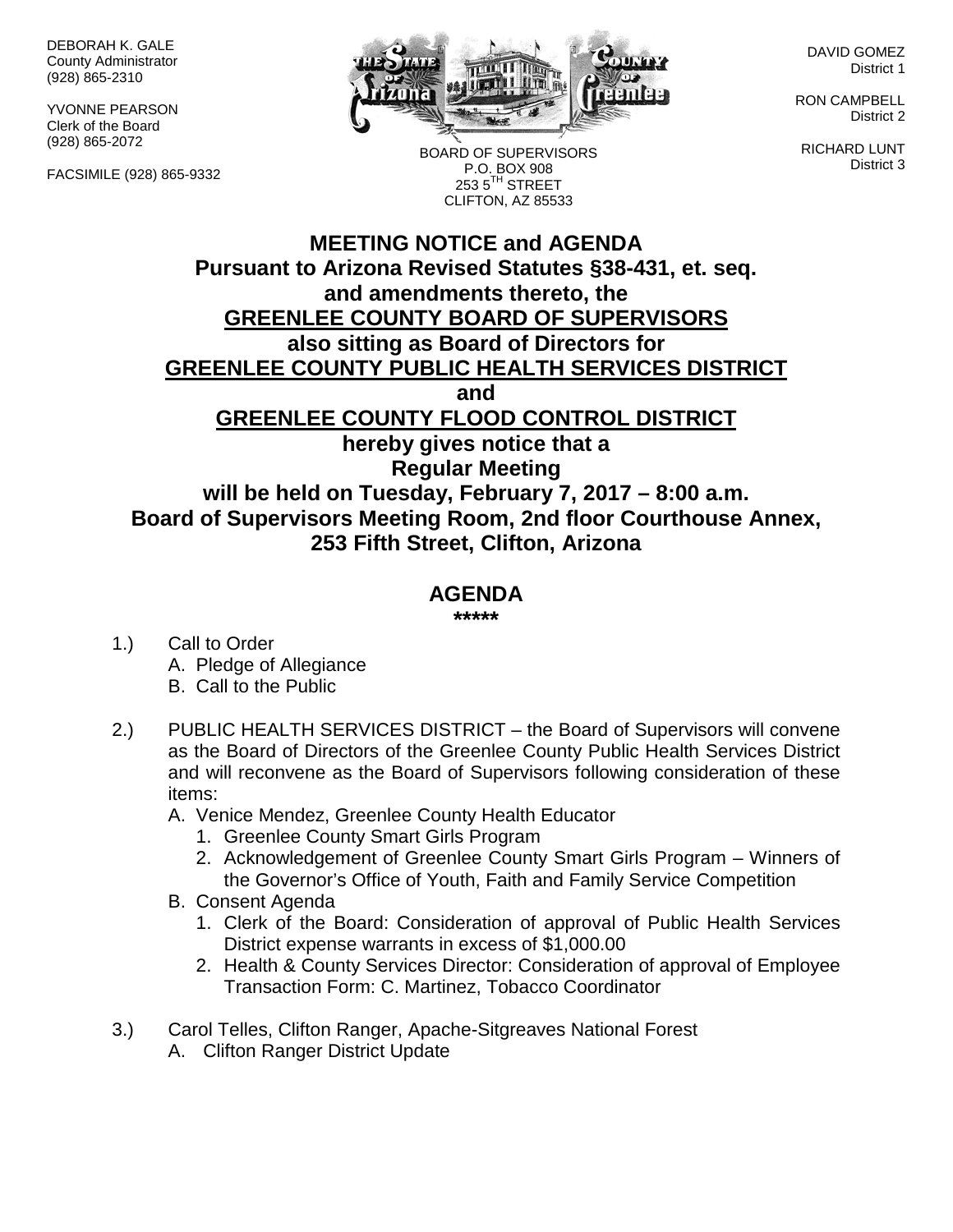- 4.) Public Hearing Planning and Zoning request of Brian Montoya, agent, to change the zoning map in Verde Lee, Assessor Parcel 300-13-069 from RU36 to TR36 at 732 Elk Run Road
- 5.) Consideration of approval of Planning and Zoning request of Brian Montoya, agent, to change the zoning map in Verde Lee, Assessor Parcel 300-13-069 from RU36 to TR36 at 732 Elk Run Road
- 6.) Kay Gale, County Administrator
	- A. Consideration of adoption of Resolution 17-02-01 opposing Senate Bill 1182
	- B. County and State budget and legislative issues
	- C. Calendar of Events
- 7.) Consent Agenda
	- A. Clerk of the Board: Consideration of approval of minutes to previous meeting – 01/17/2017
	- B. Clerk of the Board: Consideration of approval of expense warrants in excess of \$1,000.00 – Voucher 1053; 1055
	- C. Chief Finance Officer: Consideration of approval of general fund loans in the amount of \$9,805.06 to be reimbursed upon receipt of funds – Fund 159 - \$71.54; Fund 243 - \$9,733.52
	- D. County Sheriff: Consideration of approval of Employee Transaction Forms B. Brimhall, Deputy; T. Montoya, Deputy; J. Patrick, Dispatcher; D. Rodriguez, Dispatch Sergeant
	- E. Elections Director: Consideration of appointment of Republican Precinct Committeemen: Ben Menges, Precinct 7, York/Sheldon; Suzanne Menges, Precinct 7, York/Sheldon; Crystal Noland, Precinct 5, Morenci; Becky Nutt, Precint 4, Clifton 2; Barry Speck, Precinct 5, Morenci; Elizabeth Speck, Precinct 5, Morenci
	- F. Superior Court Judge: Consideration of approval of Contract for Provision of Indigent Defense for Attorney Elizabeth M. Hale
	- G. Superior Court Judge: Consideration of approval of Contract for Provision of Indigent Defense for Attorney Ivan Abrams
	- H. County Sheriff: Consideration of approval of application for Stonegarden Grant funding for overtime and equipment purchases in the amount of \$24,373.50
	- I. County Attorney: Consideration of approval of removal of damaged confiscated vehicles by Waters Towing at no cost to the County with Waters Towing taking ownership of those vehicles
- 8.) Supervisor Reports

Supervisor Richard Lunt